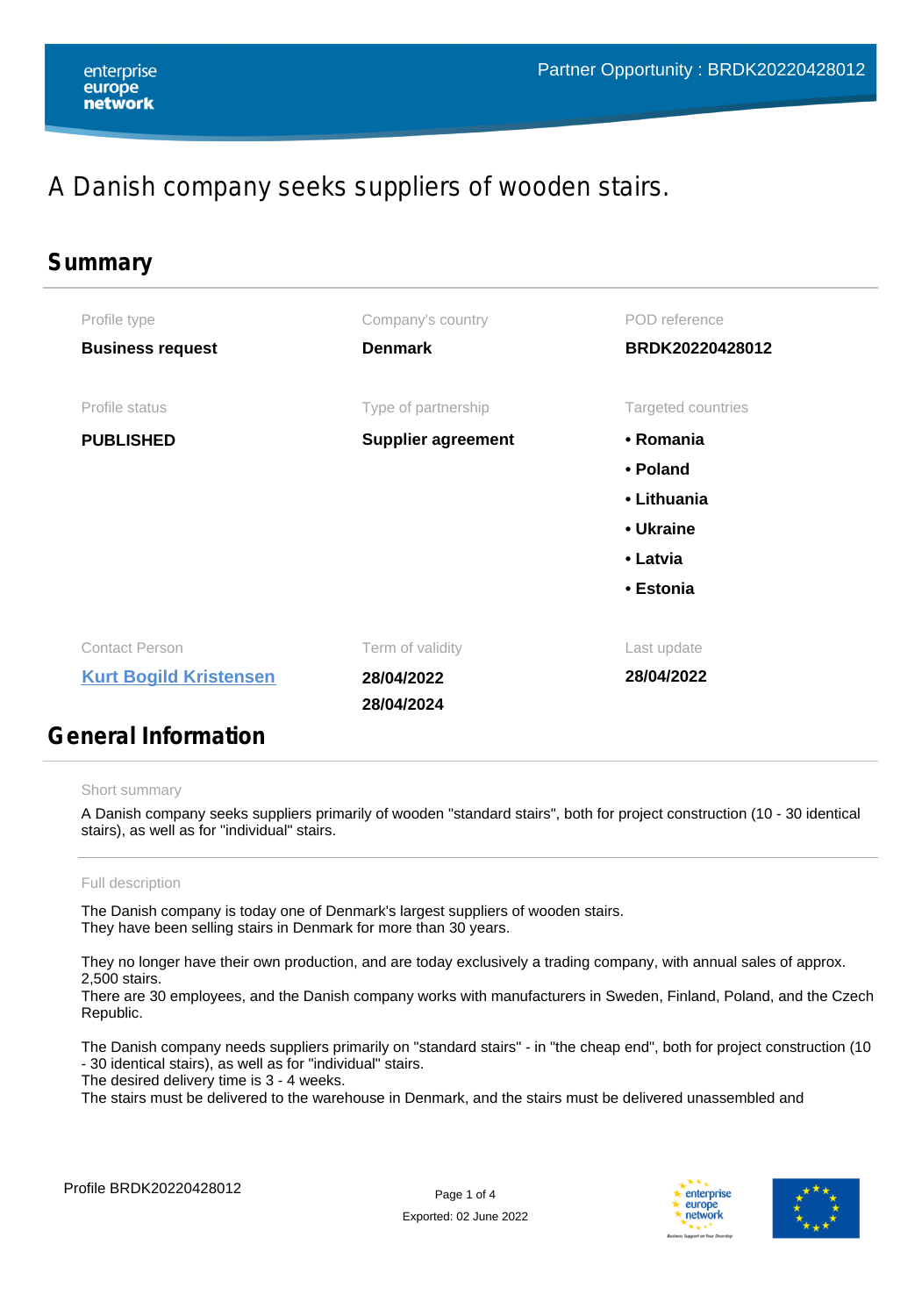carefully packaged.

The main products are ¼-swing stairs / ½-swing stairs and straight stairs. The stairs are made primarily of white-painted beams and with steps in pine, beech, or oak. Please see the attached pdf-file with pictures of examples of stairs. The Danish company needs suppliers that can deliver 2 - 300 stairs per year, and preferably with the potential to to deliver 6 - 800 stairs per. year.

Advantages and innovations

Already on the market **• Not relevant** • Not relevant

Stage of development The Sustainable Development goals

IPR Status

**No IPR applied**

### **Partner Sought**

Expected role of the partner

The suppliers must handle the full production process, procure the raw materials, and take care of the logistical tasks about sending the goods to Denmark.

**Supplier agreement • Other** 

Type of partnership Type and size of the partnership Type and size of the partner

### **Dissemination**

Technology keywords

Market keywords

**• 09007002 - Manufacture of construction materials, components and systems**



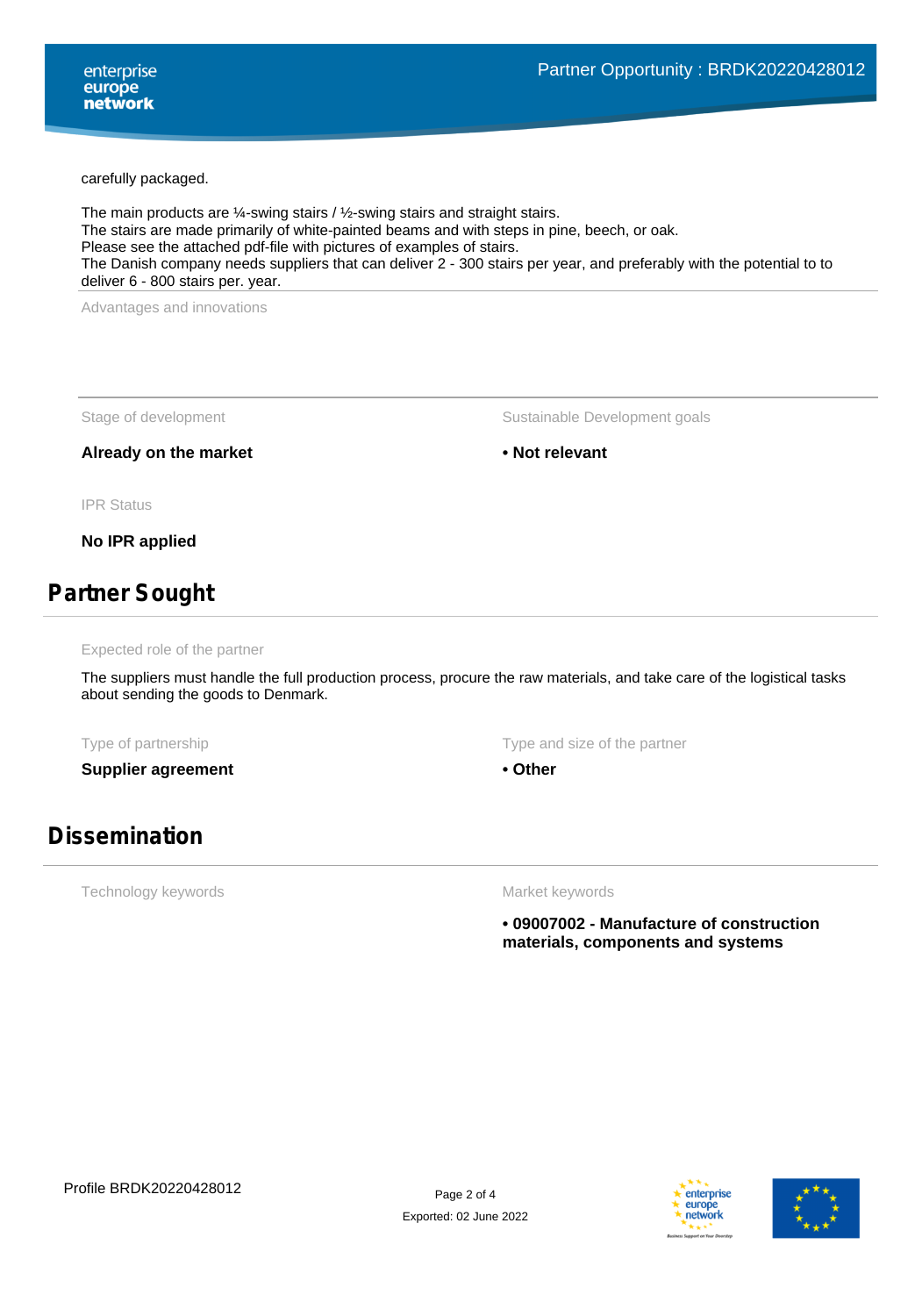- **Romania**
- **Poland**
- **Lithuania**
- **Ukraine**
- **Latvia**
- **Estonia**

Targeted countries Targeted countries and the Sector groups involved